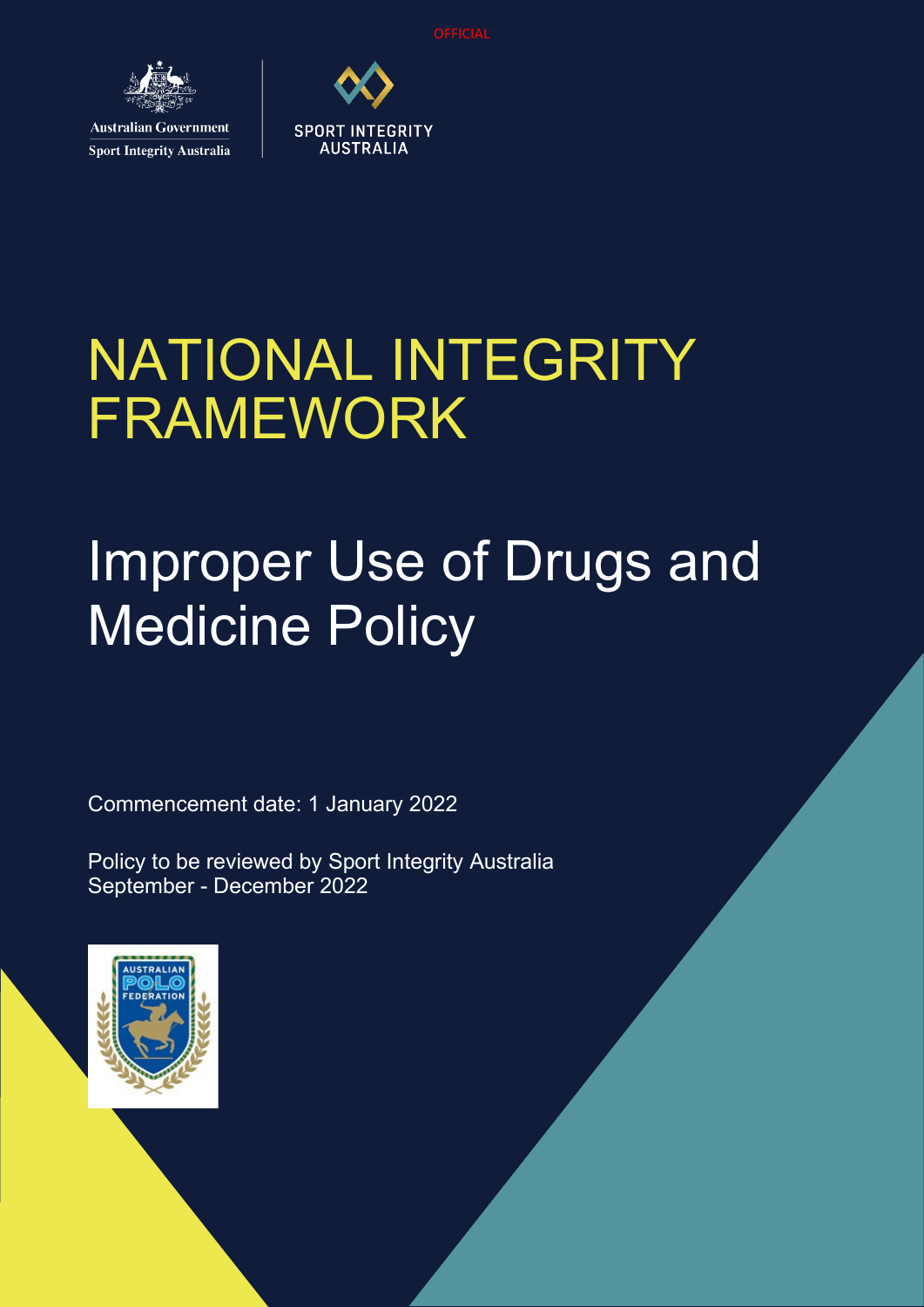## **TABLE OF CONTENTS**

| 1.  | <b>Definitions</b>                                         | 1                         |
|-----|------------------------------------------------------------|---------------------------|
| 2.  | <b>Jurisdiction</b>                                        | $\overline{\mathbf{2}}$   |
| 3.  | <b>Obligations</b>                                         | $\mathbf{3}$              |
| 3.1 | <b>Illegal Drugs</b>                                       | $\ensuremath{\mathsf{3}}$ |
| 3.2 | Sport Science and Sport Medicine Personnel                 | $\sqrt{3}$                |
| 3.3 | Medication                                                 | $\mathbf{3}$              |
| 3.4 | Injections                                                 | $\ensuremath{\mathsf{3}}$ |
| 3.5 | Supplements                                                | 4                         |
| 4.  | <b>Prohibited Conduct</b>                                  | 4                         |
| 4.1 | Prohibited Conduct of Relevant Persons                     | 4                         |
| 4.2 | Prohibited Conduct of Relevant Athletes                    | 5                         |
| 4.3 | Prohibited Conduct of Relevant Personnel                   | 5                         |
| 4.4 | Prohibited Conduct of Relevant Organisations               | 5                         |
| 5.  | <b>Additional Obligations</b>                              | 5                         |
| 5.1 | No publishing or transmitting certain Illegal Drug content | 5                         |
| 5.2 | Reporting                                                  | $\,6$                     |
| 6.  | <b>Complaints, Disputes &amp; Discipline Policy</b>        | $\bf 6$                   |
| 7.  | <b>National Integrity Framework</b>                        | 6                         |
| 8.  | <b>Other Matters</b>                                       | 6                         |
| 8.1 | Legitimate therapeutic purpose                             | $\,6\,$                   |
| 8.2 | Patient confidentiality                                    | $\,6\,$                   |
| 8.3 | Support                                                    | 6                         |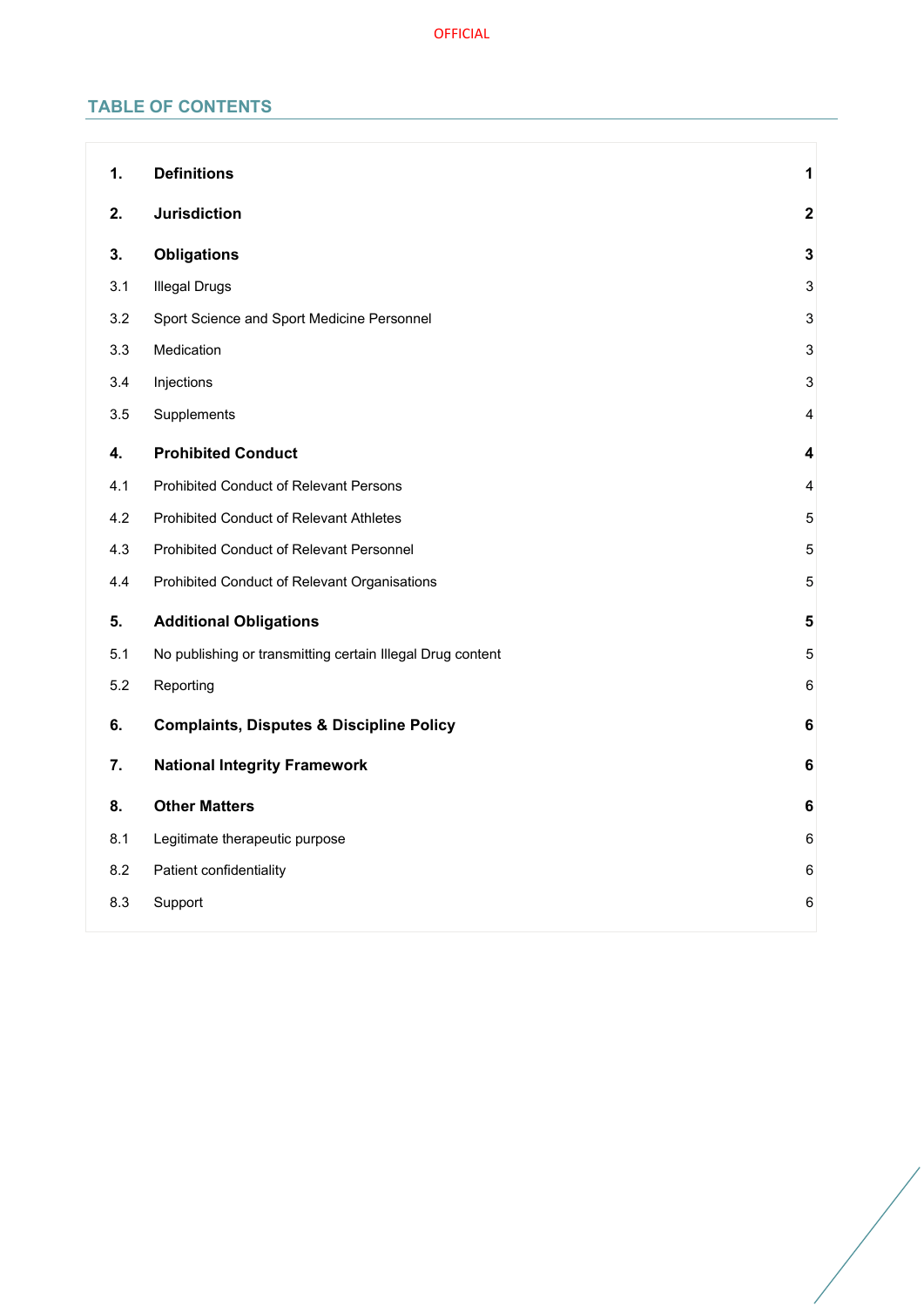#### **SUMMARY**

- There is an increasing concern about the improper use of drugs and medicine in sport.
- The Australian Polo Federation is committed to the health, safety and wellbeing of Relevant Persons and to providing a safe and clean environment for Participants in Polo, including by ensuring that science and medicine services are provided to athletes by appropriately qualified and supervised staff that are subject to the National Integrity Framework.
- Illegal Drugs represent a widespread community problem and can pose a serious health issue for individuals. Australian Polo Federation is aware of the availability and the prevalence of use of Illegal Drugs and seeks to deter Relevant Persons from the use of such substances.
- The use of Illegal Drugs has a significant impact on the culture of sporting environments and the performance of individuals. Such use also brings Participants, Australian Polo Federation and Polo into disrepute and does not provide a positive example for members of the community that may view our athletes as role models.
- The purpose of this Policy is to provide a framework to:
	- o address and deter any unlawful distribution and use of Illegal Drugs in connection with Polo;
	- $\circ$  aim to reduce the harm caused by Illegal Drugs to Relevant Persons and the broader community;
	- o ensure that appropriately qualified personnel are appointed to provide science and medicine services to athletes within Polo; and
	- $\circ$  ensure that injections are only administered to athletes within Polo as part of appropriate medical treatment.
- The Australia Institute of Sport (AIS) leads the sport sector in best practice for Sport Science and Sport Medicine and works collaboratively with Sport Integrity Australia in relation to compliance with policy and standards relating to Sport Science and Sport Medicine.

## <span id="page-2-0"></span>**1. Definitions**

Defined terms not otherwise defined in this Policy have the meaning given to them in the National Integrity Framework. In this Policy the following words have the corresponding meaning:

**AIS Sports Science Sports Medicine Practitioner Minimum Standards** mean the mandatory minimum standards for sports science and sports medicine staff and contractors engaged to deliver services in those disciplines of as published and amended by the AIS from time to time and available [here.](https://www.ais.gov.au/position_statements#ais_sports_science_sports_medicine_practitioner_minimum_standards) 

**Chief Medical Officer** is the Medical Practitioner appointed by Australian Polo Federation to advise and lead medical services for Polo.

**Health Professional** means a person who is listed as a health professional with the Australian Health Practitioner Regulatory Agency.

**Health Professional authorised to administer injections** means a Health Professional who is permitted under their registration and scope of practice to perform an injection. This may include Medical Practitioners, pharmacists, dentists, nurses and paramedics currently registered with the relevant professional board in that field.

**Illegal Drug** means any substance listed under Schedule 9 and 10 of the current Commonwealth Poisons Standard, as well as any substance listed in [Schedule 1 of the Criminal Code Regulations 2019 \(CT\),](https://www.legislation.gov.au/Details/F2020C00785) as well as those substances howsoever proscribed under relevant state or territory legislation, as amended from time to time.

**Medical Practitioner** means a person registered in the medical doctor category by the Australian Health Practitioner Regulation Agency with no restrictions on practice.

**Medications** include substances that are classified by the Therapeutic Goods Administration (TGA) as a therapeutic good (listed under Schedules 1-8 of the current Commonwealth Poisons Standard), which are ingested, infused, inhaled, injected, inserted or absorbed by the human body. They may take the form of pills, tablets, capsules, liquids, creams, gels, injectable liquids, sprays, adhesive patches, infusions, inhaled powders, vapours or liquids, pessaries, or suppositories.

**Policy** means this Improper Use of Drugs and Medicine Policy.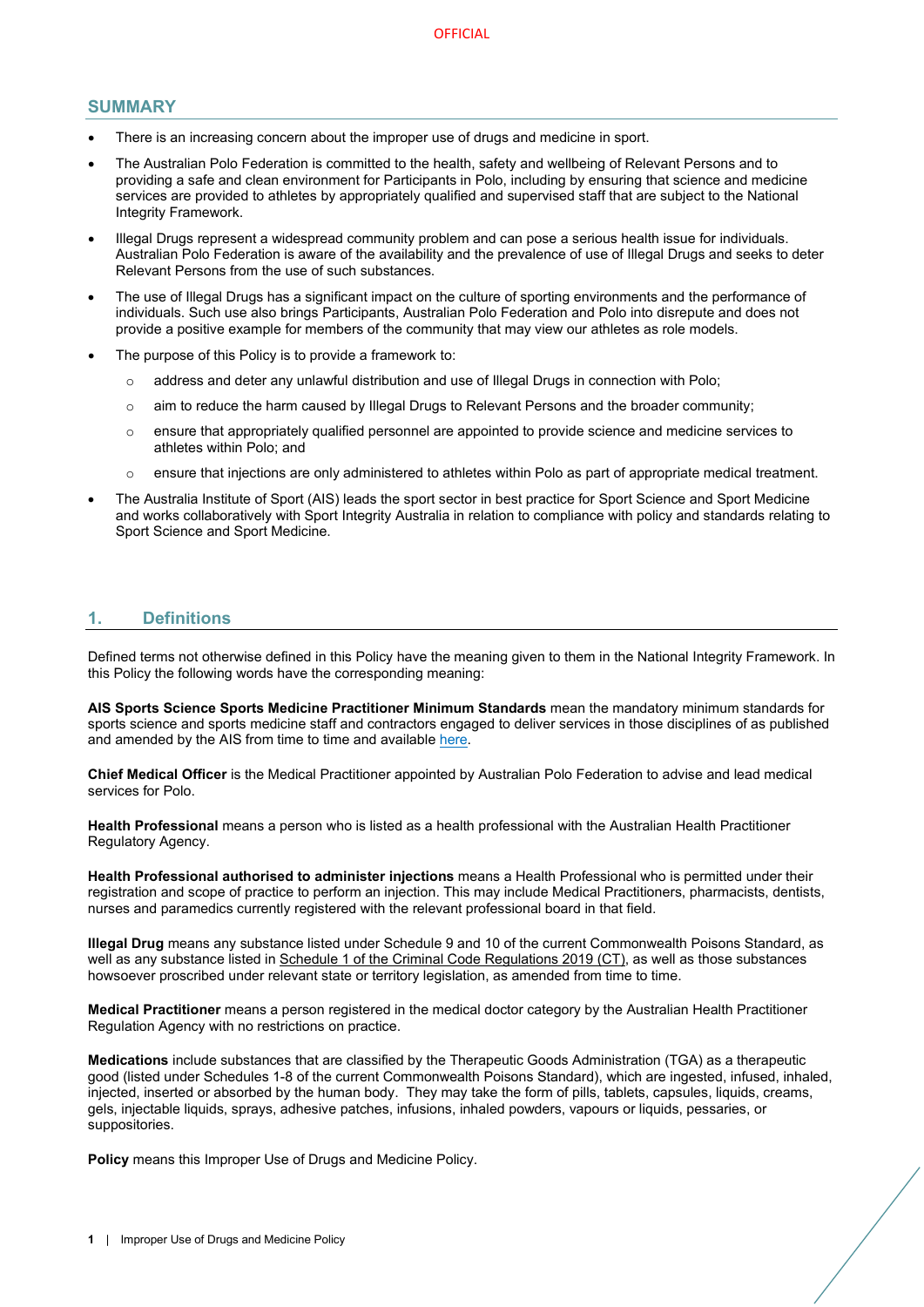#### **OFFICIAL**

**Possession** means the actual, physical Possession, or the constructive Possession of an Illegal Drug<sup>[1](#page-3-1)</sup>.

**Prohibited Conduct** means conduct proscribed at clause [4.1](#page-5-2) of this Policy.

#### **Relevant Athlete** means:

- (a) International-Level Athletes which means Athletes who compete in sport at the international level, as determined by each International Federation, consistent with the International Standard for Testing and Investigations;
- (b) National-Level Athletes which means:
	- i. an Athlete in the SIA CEO's Registered Testing Pool, National Testing Pool or Domestic Testing Pool; or
	- ii. an Athlete who participates in or prepares for a sporting event or sporting competition declared under clause 1.05A of the NAD scheme and published on the SIA website.

#### **Relevant Personnel** means:

- (a) Coaches;
- (b) Employees;
- (c) Medical Practitioner;
- (d) Officials;
- (e) Sports Science Sports Medicine Personnel;
- (f) Support Personnel; and
- (g) Any other person who has agreed to be bound by this Policy (other than an Athlete).

**Supplement** includes any synthetic or natural chemical in the form of a formulated food, a tablet, capsule, gummy, liquid, tincture, or powder that is ingested, infused, inhaled, injected, inserted or absorbed by the human body for the intended purpose of enhancing health and function, including athletic performance. This includes Dietary Supplements and Non-Compliant Supplements.

**Dietary Supplement** includes any supplement which is ingested and is compliant with the Australia New Zealand Food Standards Code or the Therapeutic Goods Act.

**Non-Compliant Supplement** includes any supplement which is not a compliant medicine or food. Foods which are compliant with the Australia New Zealand Food Standards Code are excluded. Medicines which are compliant with the Therapeutic Goods Act are excluded.

**Traffic/Trafficking** means selling, giving, transporting, sending, delivering or distributing (or Possessing for any such purpose) an Illegal Drug (either physically or by any electronic or other means) by a Relevant Person to any third party; provided, however, this definition shall not include the actions of a "bona fide" Medical Practitioner involving an Illegal Drug used for genuine and legal therapeutic purposes or other acceptable justification.

**TUE** or **Therapeutic Use Exemption** means an exemption that allows an athlete to use, for therapeutic purposes only, an otherwise prohibited substance or method (of administering a substance).

**Use** means the utilisation, ingestion, injection, or consumption by any means whatsoever of any Illegal Drug.

## <span id="page-3-0"></span>**2. Jurisdiction**

 $\overline{\phantom{a}}$ 

This Policy applies to:

(a) Relevant Persons; and

<span id="page-3-1"></span><sup>1</sup> Constructive possession refers to a situation where a Relevant Person has no hands-on custody of Illegal Drugs but has knowledge of the location of Illegal Drugs and the ability to exercise control/or a degree of control over them. For example, if the Relevant Person have stored drugs stored in a safety deposit box. Whilst the Relevant Person does not have actual physical custody of the Illegal Drugs, they have knowledge of the location of the Illegal Drugs and the ability to exercise control over them. Thus, under the legal doctrine of constructive possession, the Relevant Person is still considered in possession of the contents of their safety deposit box.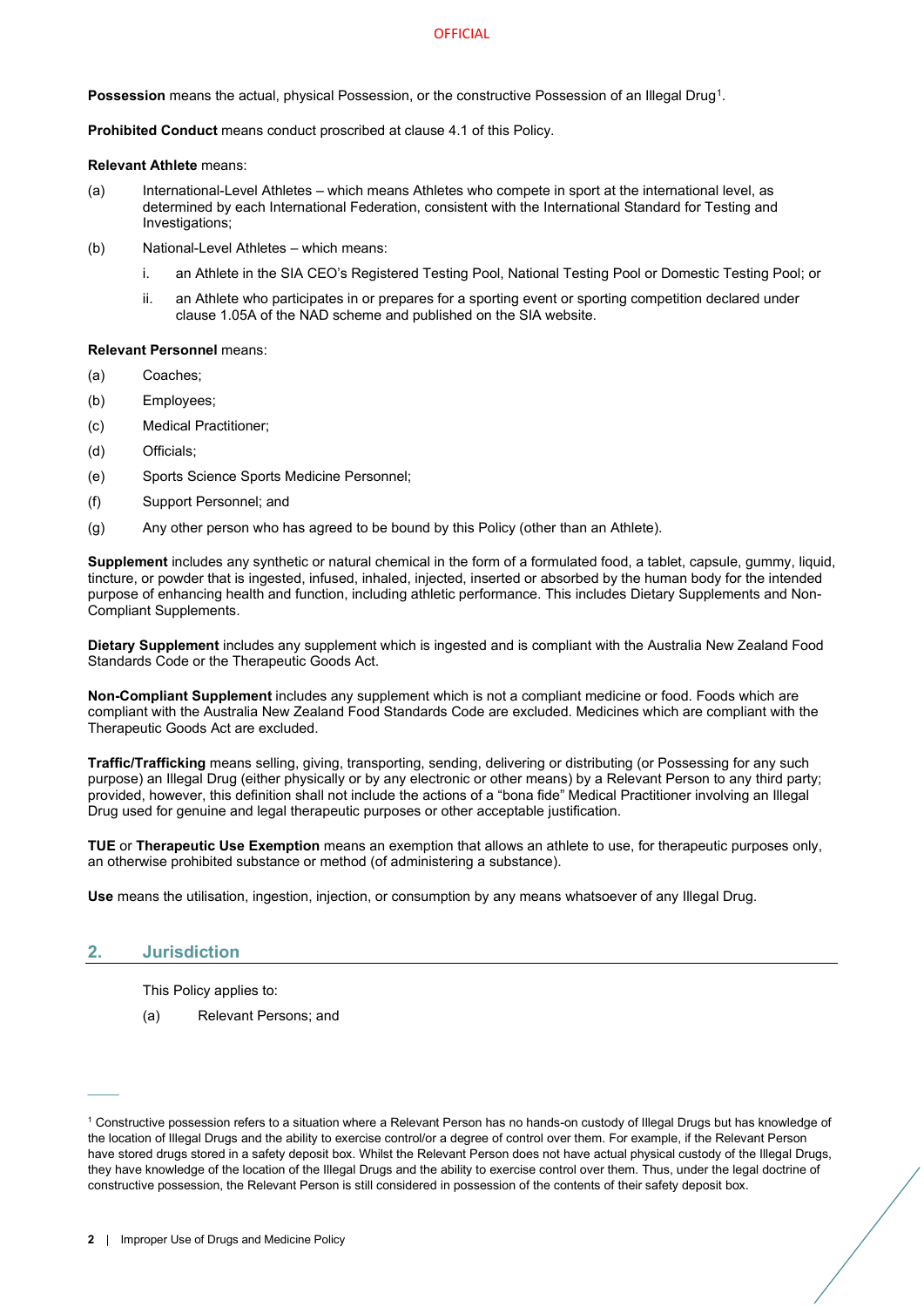<span id="page-4-0"></span>(b) Relevant Organisations.

## **3. Obligations**

## <span id="page-4-1"></span>**3.1 Illegal Drugs**

Relevant Persons must not Use, Possess or Traffic Illegal Drugs.

## <span id="page-4-2"></span>**3.2 Sport Science and Sport Medicine Personnel**

The Australian Polo Federation and Polo Organisations must, in the sports science and sports medicine fields:

- (a) only employ, or engage in a voluntary capacity, those individuals who:
	- (i) comply with the AIS Sports Science Sports Medicine Practitioner Minimum Standards; or
	- (ii) are a Chiropractor, Nurse, Osteopath or Paramedic who is registered with the Australian Health Practitioners Regulation Agency,

to work with Relevant Athletes;

- (b) employ or engage such individuals under a written document, which must incorporate compliance with the AIS Sports Science Sports Medicine Practitioner Minimum Standards as an obligation imposed on the relevant individual; and
- (c) ensure that educational or vocational qualifications, or applicable professional registrations, of all such individuals are verified, checked and recorded at least annually.

#### <span id="page-4-3"></span>**3.3 Medication**

- (a) For Medications requiring a prescription, a Relevant Athlete must only use Medication prescribed to them personally and in the manner directed by a Medical Practitioner.
- (b) Relevant Athletes should refer to Global DRO websit[e here](https://globaldro.com/AU/search) or the Sport Integrity Australia App to assist them to determine whether Medications (prescription and non-prescription) are permitted for use in sport, have conditions associated with their use in sport or are prohibited. Medications with conditions or which are prohibited may be able to be taken if a TUE is sought and granted.
- (c) The Australian Polo Federation requires all Relevant Athletes to determine if they need an [in](https://www.sportintegrity.gov.au/resources/therapeutic-use-exemption/advance-therapeutic-use-exemption)[advance](https://www.sportintegrity.gov.au/resources/therapeutic-use-exemption/advance-therapeutic-use-exemption) or [retroactive](https://www.sportintegrity.gov.au/resources/therapeutic-use-exemption/retroactive-therapeutic-use-exemption) TUE by referring to the Sport Integrity Australia websit[e here.](https://www.sportintegrity.gov.au/resources/therapeutic-use-exemption) Once determined the Relevant Athlete should comply with the relevant requirements.
- (d) Relevant Athletes should notify the Chief Medical Officer or person nominated by the Australian Polo Federation when Medications have been provided by a Medical Practitioner not appointed by the Australian Polo Federation or Polo Organisation. If at the relevant time Australian Polo Federation does not have a Chief Medical Officer and has not nominated a person under this clause 3.3, Relevant Athletes are not required to provide information to Australian Polo Federation about the medications they are taking.
- (e) Relevant Athletes must not use expired Medication.

#### <span id="page-4-4"></span>**3.4 Injections**

 $\mathcal{L}^{\mathcal{L}}$ 

- (a) Relevant Personnel or Relevant Athletes with a documented medical condition requiring the possession of injection equipment must notify the Chief Medical Officer or nominated person of their condition and subsequently be listed on the Australian Polo Federation or Polo Organisation selfinjection register.
- (b) If at the relevant time Australian Polo Federation does not have a Chief Medical Officer and has not nominated a person under this clause 3.4 to collect self-injection information, then the possession of hypodermic needles or other injection equipment by Relevant Athletes or Relevant Personnel should be authorised by a Medical Practitioner using the Self-Injection Declaration form (available on request) and submitted to and kept on record by the Australian Polo Federation Integrity Manager.
- (c) If a Relevant Athlete is unable to self-inject (for example due to age, impairment or incapacity) then a carer<sup>[2](#page-4-5)</sup> may also be listed on the self-injection register.

<span id="page-4-5"></span><sup>&</sup>lt;sup>2</sup> Carers who are not the Relevant Athlete's parent or guardian must still obtain prior consent from a parent or guardian where required to do so by law or policy, including under the Child Safeguarding Policy.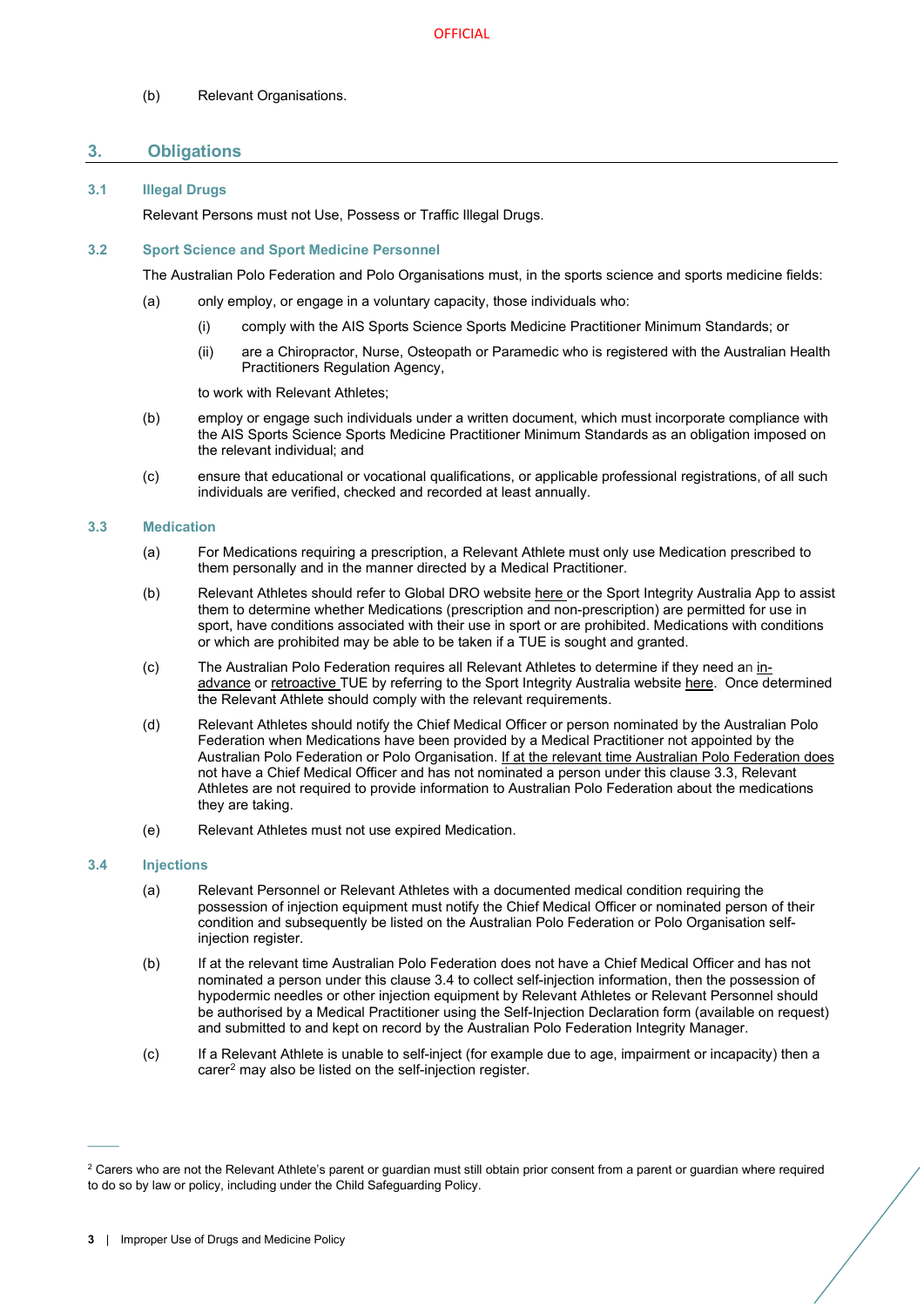- (d) Relevant Personnel and Relevant Athletes must not be in possession of any hypodermic needles or other injection equipment, unless:
	- (i) the individual is a Health Professional authorised to administer injections; or
	- (ii) the individual's possession has been authorised by the Chief Medical Officer or other Medical Practitioner and is listed on the Australian Polo Federation or Polo Organisation self-injection register (or, if clause 3.4(b) applies, the individual's possession has been authorised by a Medical Practitioner and reported to the Australian Polo Federation Integrity Manager using a valid Self-Injection Declaration Form).
- (e) Relevant Athletes must not self-inject any substance unless authorised to do so by the Chief Medical Officer or other Medical Practitioner for the treatment of a documented medical condition.
- <span id="page-5-4"></span>(f) Subject to clause 3.4(b), Relevant Athletes must not allow any person other than a Health Professional authorised to administer injections or authorised carer to administer an injection to them. Any such injection must only be administered by a Health Professional authorised to administer injections or the authorised carer for a purpose permitted under this Policy.
- (g) Relevant Personnel must only administer injections to Relevant Athletes if:
	- (i) the Relevant Personnel is a Health Professional authorised to administer injections or is an authorised carer for the Relevant Athlete; and
	- (ii) the injection is for a purpose permitted under this Policy.
	- (h) For the purposes of clauses 3.4(f) and (g), the only purposes permitted under this Policy are where an injection is medically required for:
		- (i) vaccination purposes;
		- (ii) treatment of a documented medical condition; or
		- (iii) investigation of a suspected medical condition.

#### <span id="page-5-0"></span>**3.5 Supplements**

- (a) The Australian Polo Federation recognises that Dietary Supplements may be taken by Relevant Athletes and is committed to establishing a best practice approach and documented procedure for the use of Supplements, with a focus on safety and evidence-based use, given the risk that Supplements may contain substances included on the Prohibited List.
- (b) The Australian Polo Federation acknowledges the value of accredited third-party auditing programs to reduce the risk of Supplements containing substances included on the Prohibited List. The Australian Polo Federation warns that there is no guarantee that any Supplement is free from prohibited substances, despite any claims made by Supplement manufacturers or clearance by third party auditing companies
- (c) The Australian Polo Federation adopts the AIS Sport Supplement Framework, which classifies Supplements into four categories according to their effectiveness, safety and current status on the Prohibited List and is availabl[e here.](https://www.ais.gov.au/__data/assets/pdf_file/0004/698557/AIS-Sports-Supplement-Framework-2019.pdf)
- (d) Supplements may only be used by Relevant Athletes in accordance with:
	- (i) this Policy; and
	- (ii) any documented procedure for the use of Supplements, as adopted by the Australian Polo Federation and Polo Organisation from time to time.
- (e) Relevant Personnel must not supply or provide Non-compliant Supplements to a Relevant Athlete.

## <span id="page-5-5"></span><span id="page-5-1"></span>**4. Prohibited Conduct**

#### <span id="page-5-3"></span><span id="page-5-2"></span>**4.1 Prohibited Conduct of Relevant Persons**

A Relevant Person commits a breach of this Policy when they:

- (a) subject to clause [8.1:](#page-7-4)
	- (i) are convicted of any breach of a relevant state or territory or Commonwealth law relating to or involving an Illegal Drug; or
	- (ii) facilitate, administer, assist, aide, abet, encourage, induce, cover up or are in any way complicit in a breach of clause[s 4.1\(a\)\(](#page-5-3)i), [4.2](#page-6-0) o[r 4.3;](#page-6-1) or
- (b) fail to report the matters outlined in clause [5.2.](#page-7-0)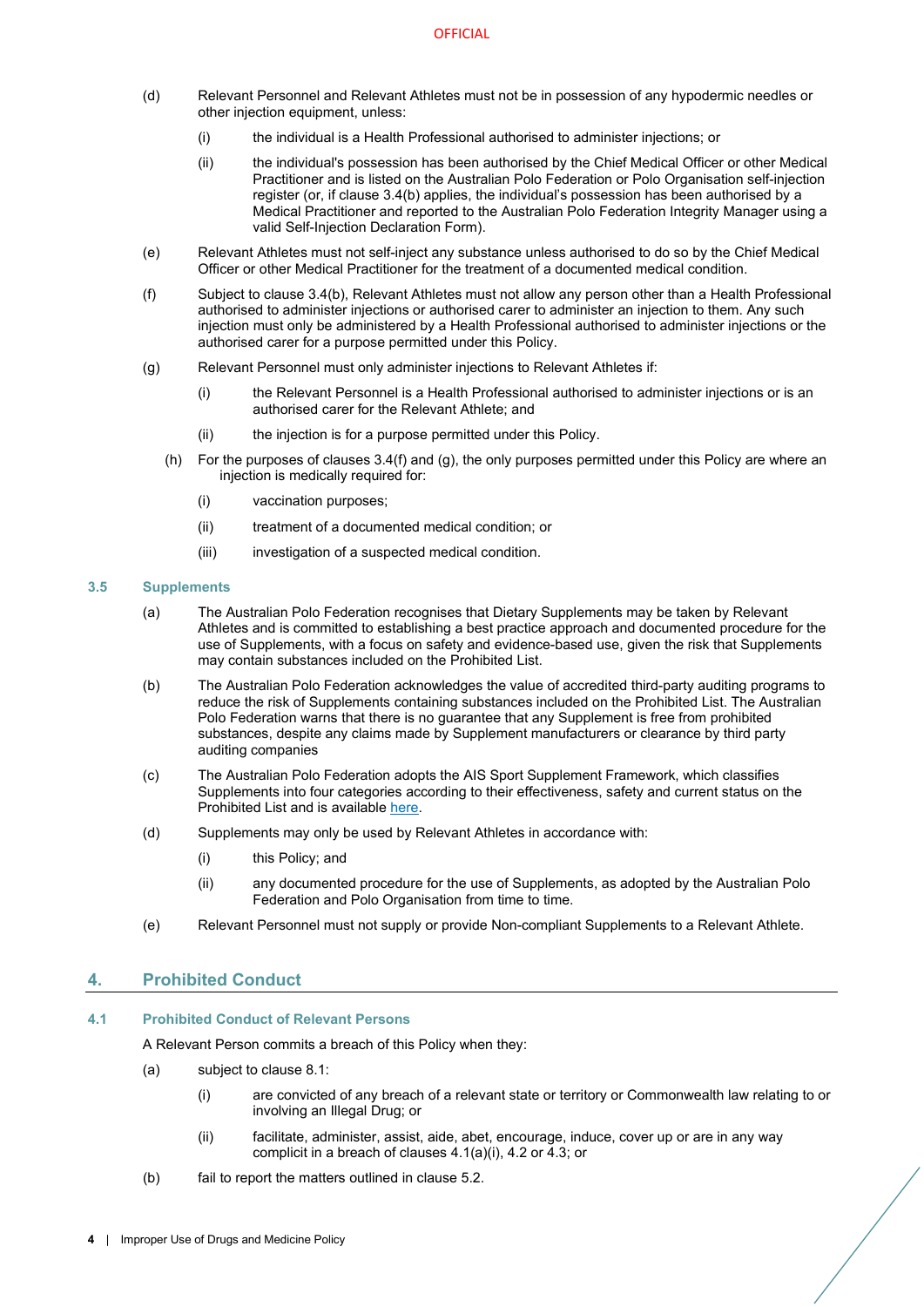## <span id="page-6-0"></span>**4.2 Prohibited Conduct of Relevant Athletes**

A Relevant Athlete commits a breach of this Policy when they:

- (a) use prescription or over the counter Medication in an unlawful manner; or
- (b) do not comply with clauses  [3.4\(d\)](#page-5-4)

#### <span id="page-6-1"></span>**4.3 Prohibited Conduct of Relevant Personnel**

A Relevant Personnel commits a breach of this Policy when they:

- (a) do not comply with clause  $3.4$ (d) or  $3.4$ (g);
- <span id="page-6-5"></span>(b) do not comply with clause [3.5\(e\);](#page-5-5) or
- (c) facilitate, assist, aide, abet, encourage, cover up or are in any way complicit in a breach of clause [4.3\(b\).](#page-6-5)

#### <span id="page-6-2"></span>**4.4 Prohibited Conduct of Relevant Organisations**

A Relevant Organisation commits a breach of this Policy when they:

- (a) fail to report the matters outlined in clause [5.2;](#page-7-0) or
- (b) facilitate, assist, aide, abet, encourage, cover up or are in any way complicit in a breach of clause [4.2](#page-6-0) or [4.3.](#page-6-1)

## <span id="page-6-3"></span>**5. Additional Obligations**

#### <span id="page-6-4"></span>**5.1 No publishing or transmitting certain Illegal Drug content**

Relevant Persons must not publish or transmit any content (e.g. a video showing Illegal Drugs being used) that advocates, condones, or encourages the involvement in or the Use of Illegal Drugs.